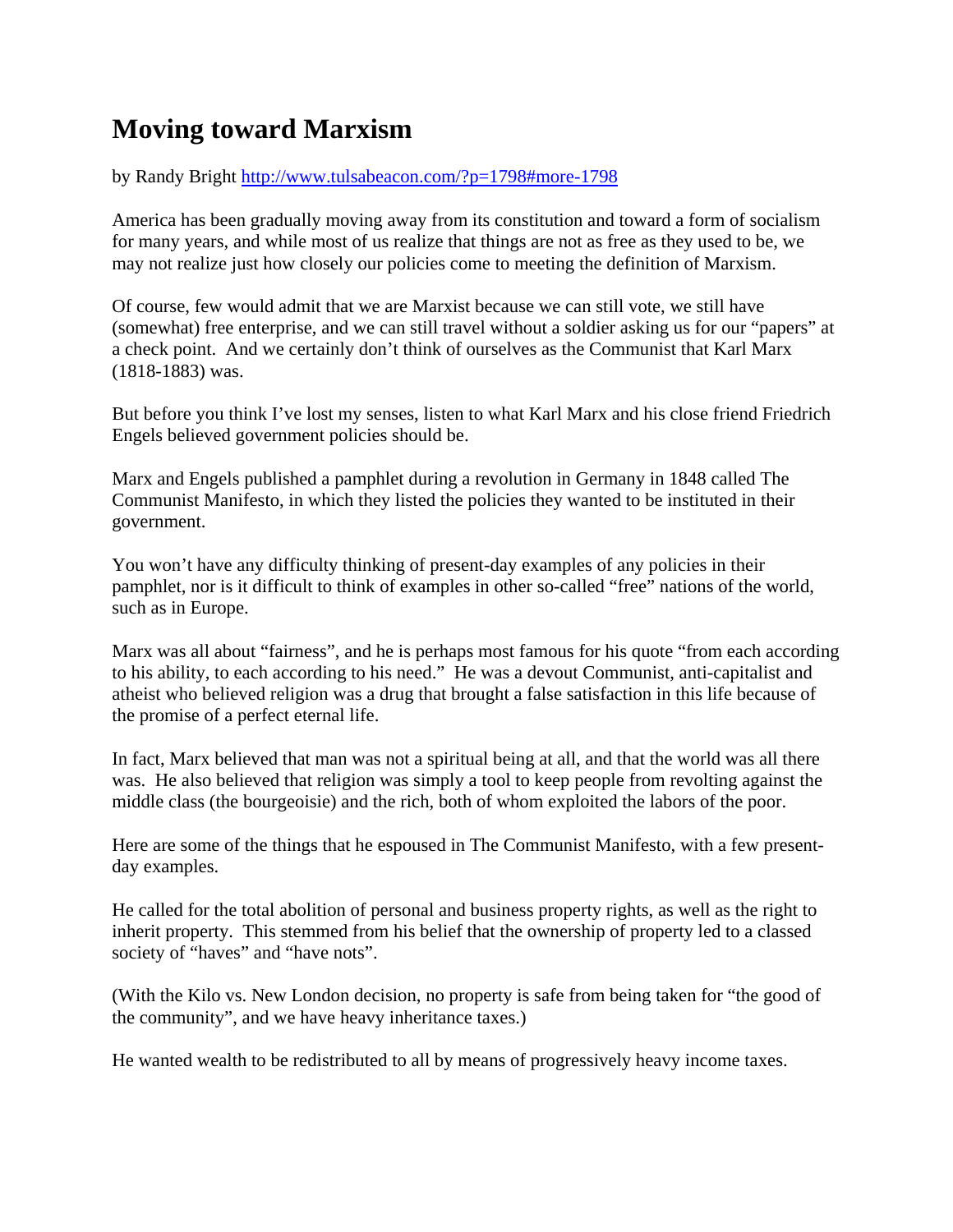(We have seen a series of high and low taxes in America, with the overall trend tending toward higher taxes, primarily to fund social programs and now staggeringly high debt.)

He demanded that all credit and currency be managed and manipulated by a central governmental bank.

(We have the Federal Reserve and the Treasury, who can print fiat money at will.)

He wanted government to control all forms of transportation. This would give the government an effective means to control the free movement of the population.

(We see this in the push for more public mass transit and discouragement of the use of cars.)

He believed that the government should control all forms of communication.

(Enter the Fairness Doctrine.)

He wanted the government to control all means of production, including industry, mining, production of power and business in general.

(We can't drill in ANWAR and a multitude of other places onshore and offshore, nor has there been any construction of nuclear powerplants for many years.)

He wanted the government to manage and control the use of natural resources.

(Though the Wildlands Project hasn't been formally adopted, more and more wilderness areas are being restricted from human contact.)

He believed that social welfare programs should be enacted by government in order to abolish unemployment.

(LBJ's Great Society, along with the war on hunger, the war on poverty and dozens of other government programs.)

He wanted the government to be able to redistribute the population from cities to rural areas, and from rural areas to cities, as the it saw fit.

(New Urbanism and Rural Cleansing.)

Finally, he demanded that education be sponsored and supported by the state, and that education by the state should be mandatory.

(Well, at least we can still home school for now; but there are many in public education that are hostile to home schooling.)